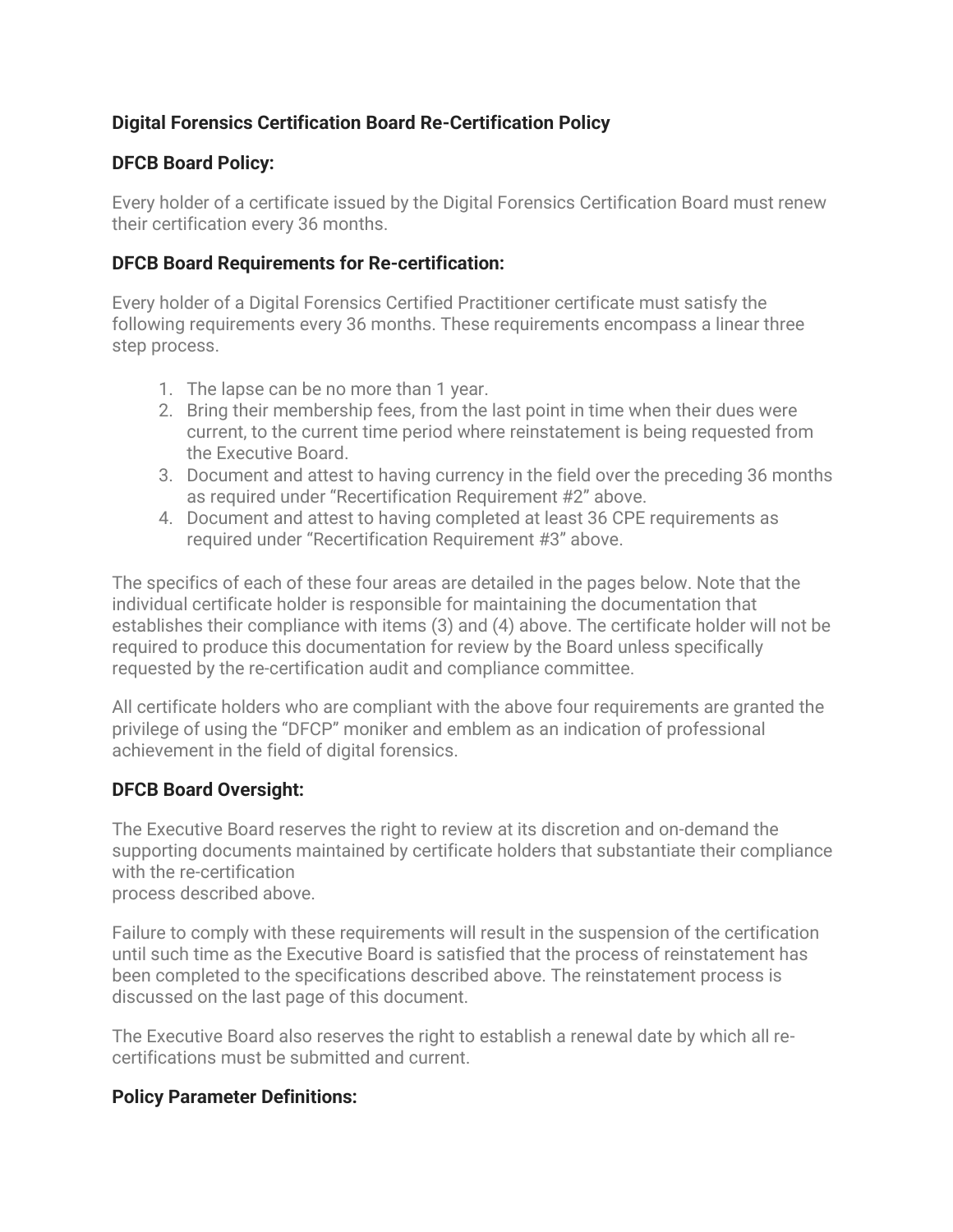- •**CPE:** One CPE credit is the equivalent of one hour of professional development. Fractional accumulations of CPE credit hours are permitted where necessary.
- •**Membership Fees:** Membership fees are set by the Executive Board. As of 2011 annual dues are \$40 and due during the Month of January. The January payment covers membership fees for the remainder of that calendar year.
- •**Recertification Fees:** There are no re-certification fees
- •**Personal Attestation:** It is the desire of the DFCB board to keep the paperwork associated with the re-certification process to a minimum. As a result, certificate holders will be asked to attest to their active participation in the field and compliance with the 36 CPE credits without direct oversight by the Executive Board. This approach is also designed to compensate for those situations where the re-certification requirements would require the disclosure of classified information and/or information covered by nondisclosure agreements.

### **Re-certification Requirement #1: Lapse Less Than a 1 Year:**

If the holder of a DFCB Certification allows his/her certification currency to lapse, the lapse can be no more than 1 year.

#### **Re-certification Requirement #2: Membership Fees Must Be Current:**

There are no fees directly associated with the re-certification process. There are no charges or fees that the certificate holder must pay to become re-certified. Membership fees are required on an annual basis and must be paid during the month of January. Annual membership fees are \$40. Dues are delinquent after March 31. All fees are non-refundable once paid.

#### **Re-certification Requirement #3: Active Participation In The Field:**

To standardize the re-certification process the Executive Board will provide a spreadsheet that certificate holders can download from the DFCB Web site that can be used to calculate if the hours of experience accumulated over the past 36 months to meet the requirements of this section.

The certificate holder must personally attest that their experience in the fields of Digital Forensics and/or eDiscovery (over the last 36 months) qualifies under one or more of the following three categories:

- 1. Over the last 36 months the certificate holder has accumulated at least 48 hours performing digital acquisitions and 144 hours analyzing digital evidence. Analysis includes but is not limited to forensic assessments, research, report writing, case management, testimony and briefings conducted. 192 hours in total are required to satisfy this requirement at the 100% level.<sup>1</sup>
- 2. Over the last 36 months the certificate holder has directly supervised at least 96 hours of digital acquisitions and 288 hours analyzing digital evidence. Hours accumulated in this category can be acquired concurrently during the supervision of multiple staff. Supervisory analysis includes but is not limited to creating action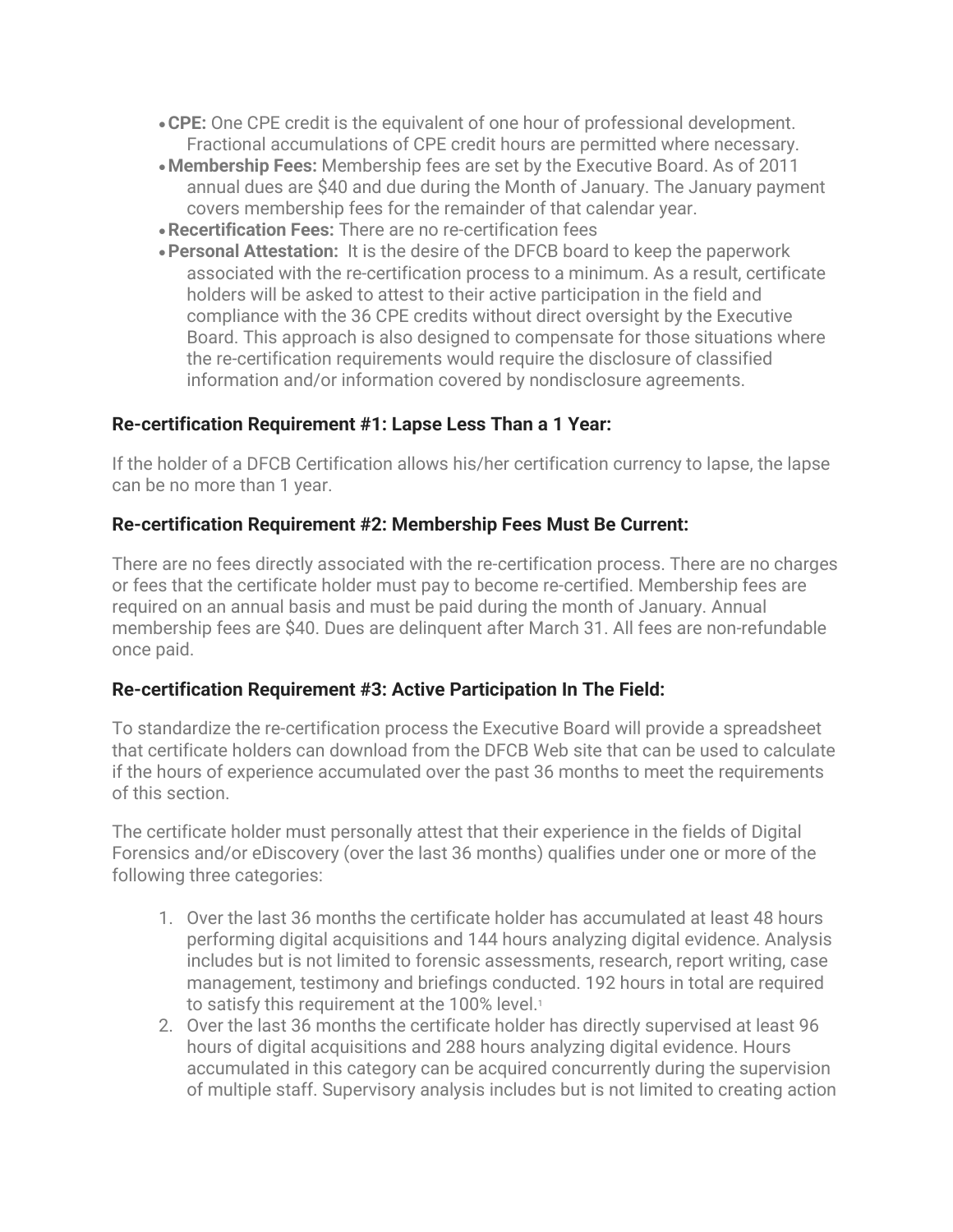plans, monitoring project goals and deliverables, monitoring employee performance, supervising forensic assessments, research, report writing, case management, testimony and briefings conducted. . 384 hours in total are required to satisfy this requirement at the 100% level.<sup>2</sup>

- 3. Over the last 36 months the certificate holder has spent at least 96 hours in a classroom environment instructing formal training classes on topics related to digital forensics or eDiscovery. 96 hours in total are required to satisfy this requirement at the 100% level. <sup>3</sup>
- 4. If certificate holders are aware that they will be unable to accumulate the "experience" hours required during the 36 month re-certification period they can substitute the time lacking with hours spend developing a "test" case image that other DCFB members can use for training purposes. The time spent developing these test case(s) should be approximately equal to the time they were not able to accumulate under the experience hours. Certificate holders will be required to submit their test case images to the re-certification committee, along with a description of the case and a list of items that should be discovered by the analyst during their examination. Once the test case is accepted by the re-certification committee and approved by the Executive Board the hours spent creating the test case images(s) will be applied as "experience" hours.
- 5. The DFCB Executive Board recognizes that it cannot realistically anticipate all the different job responsibilities that a certificate holder may have in the area of digital evidence or eDiscovery. It further realizes that a certificate holder may be actively involved in the practice of digital evidence or eDiscovery that may not fall within the work "experience" parameters outlined above. If a certificate holder believes that their work "experiences" are unique and not a currently recognized category of "experiences" they may petition the re-certification committee for consideration and request that their unique work "experiences" be applied towards their recertification requirements. Such petitions must be in writing and filed with the recertification committee at least six months prior to the end of the certificate holder's 36 month re-certification period. The re-certification committee will review all such petitions within 45 days of filing and issue a finding within 60 days of such filing. Findings approved by the Board will allow the petitioner to apply their unique "experiences" as qualifying hours for the current 36 month recertification period, as well as all future re-certification periods."

Satisfying the requirements of the above five categories can be completed by partially satisfying the hours required in each category as long as the total hours accumulated represent 100%. For example, a

certificate holder may accumulate the following: 9.6 hours of individual acquisitions, 28.8 hours of individual analysis, 19.2 hours of supervised acquisitions, 57.6 hours of supervised analysis and 19.2 hours of classroom training.

Breaking these hours into a percentage of required hours results in: (9.6 / 48 = 20%), (28.8 / 144 = 20%), (19.2 / 96 = 20%), (57.6 / 288 = 20%) and (19.2 /96 = 20%). Since the percentages add up to 100% the

certificate holder has demonstrated that he/she is an active participant in the digital forensics arena by partially satisfying each of the three experience categories.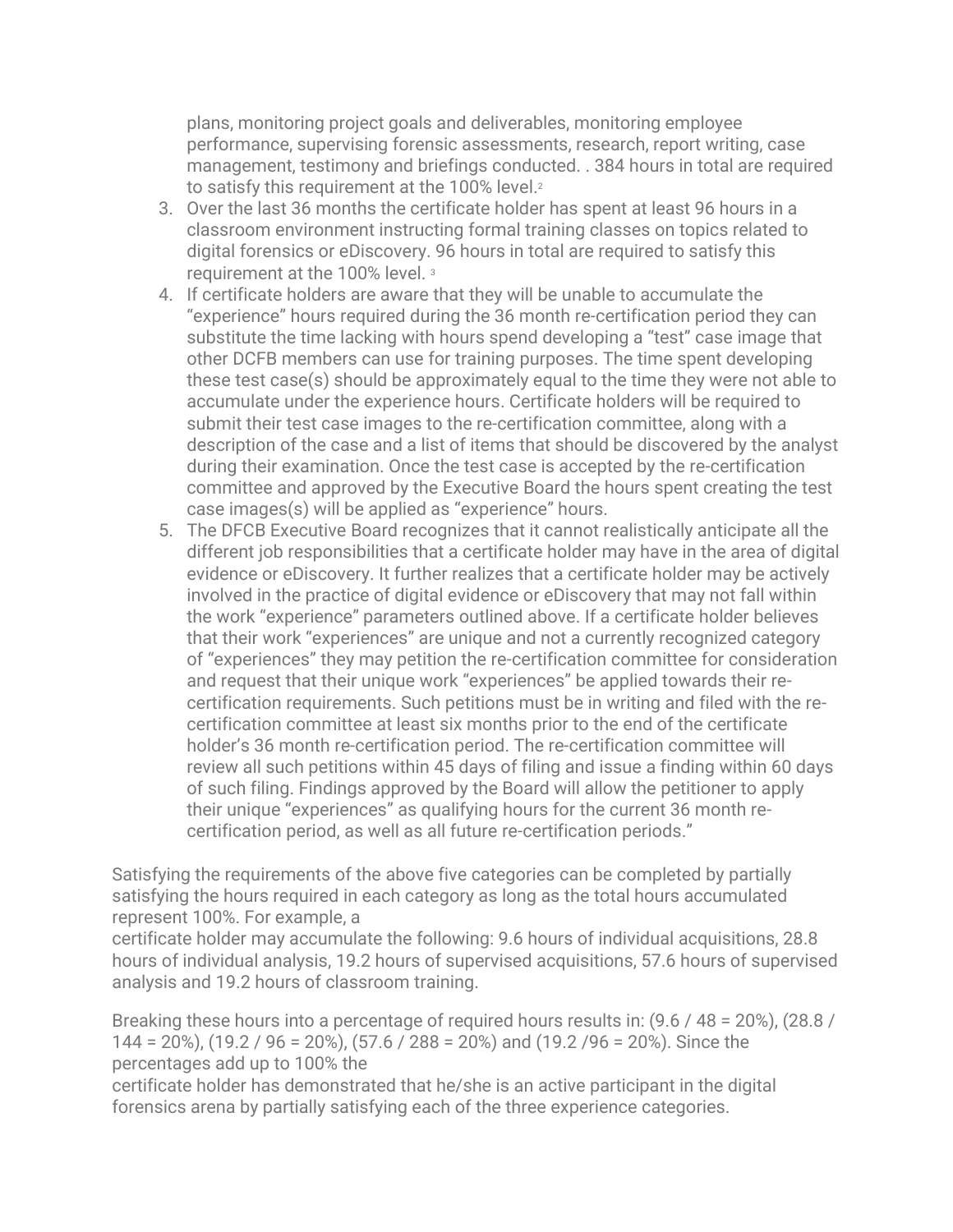# **Re-certification Requirement #4: Accumulation Of 36 CPE Credits:**

To standardize the re-certification process the Executive Board will provide a spreadsheet that certificate holders can download from the DFCB Web site and use to track the CPE credits they have accumulated over the past 36 months.

In addition to the above professional experience requirements the certificate holder must be able to demonstrate that they have earned at least 36 CPE credit hours over the last 36 months by any combination of the following:

- •One CPE credit for each hour of training attended in the Digital Forensics or eDiscovery field, subject to the review and approval of the Re-certification Committee and the Executive Board. Training may include;
	- Attendance at Digital Forensics or eDiscovery conferences or seminars regularly associated with the field such as but not limited to: HTCIA, ISSA, CEIC, LegalTech, DOJ CyberCrime and conferences hosted by forensic vendors.
	- Attendance at formal training classes in the Digital Forensics or eDiscovery field such as but not limited to: SEARCH, National White Collar Crime Center, Local, Federal or State sponsored training for Law Enforcement or Private Investigators.
	- Attendance at formal training classes in the Digital Forensics or eDiscovery field such as but not limited to: SEARCH, National White Collar Crime Center, Local, Federal or State sponsored training for Law Enforcement or Private Investigators.
	- Completion of on-line training courses or seminars relevant to the field.
- •72 CPE credits for being the primary author of a new book published by a recognized publisher that furthers the literature in the field of digital forensics. The 36 credits which are not required for this period's certification carry-over into to the next 36 month re-certification cycle.
- •36 CPE credits for being the co-author of a new book published by a recognized publisher that furthers the literature in the field of digital forensics.
- •36 CPE credits for participation in a DCFB research project involving 3-5 members and which produces a relevant research paper or technical article of at least 20 pages (12 pt) on a topic relevant to Digital Forensics or eDiscovery matters.
- •36 CPE credits for successfully completing a formal college course related to digital forensic taught on a semester level basis.4 Certificate holder must be able to demonstrate that he/she received a "B" or better in the course.
- •18 CPE credits for successfully completing a formal college course related to digital forensic taught at the quarter level basis.<sup>5</sup> Certificate holder must be able to demonstrate that he/she received a "B" or better in the course.
- •18 CPE credits for participation in a DCFB research paper or technical article involving 3-5 members and which produces a relevant research paper of at least 10 pages (12 pt) on a topic relevant to Digital Forensics or eDiscovery matters.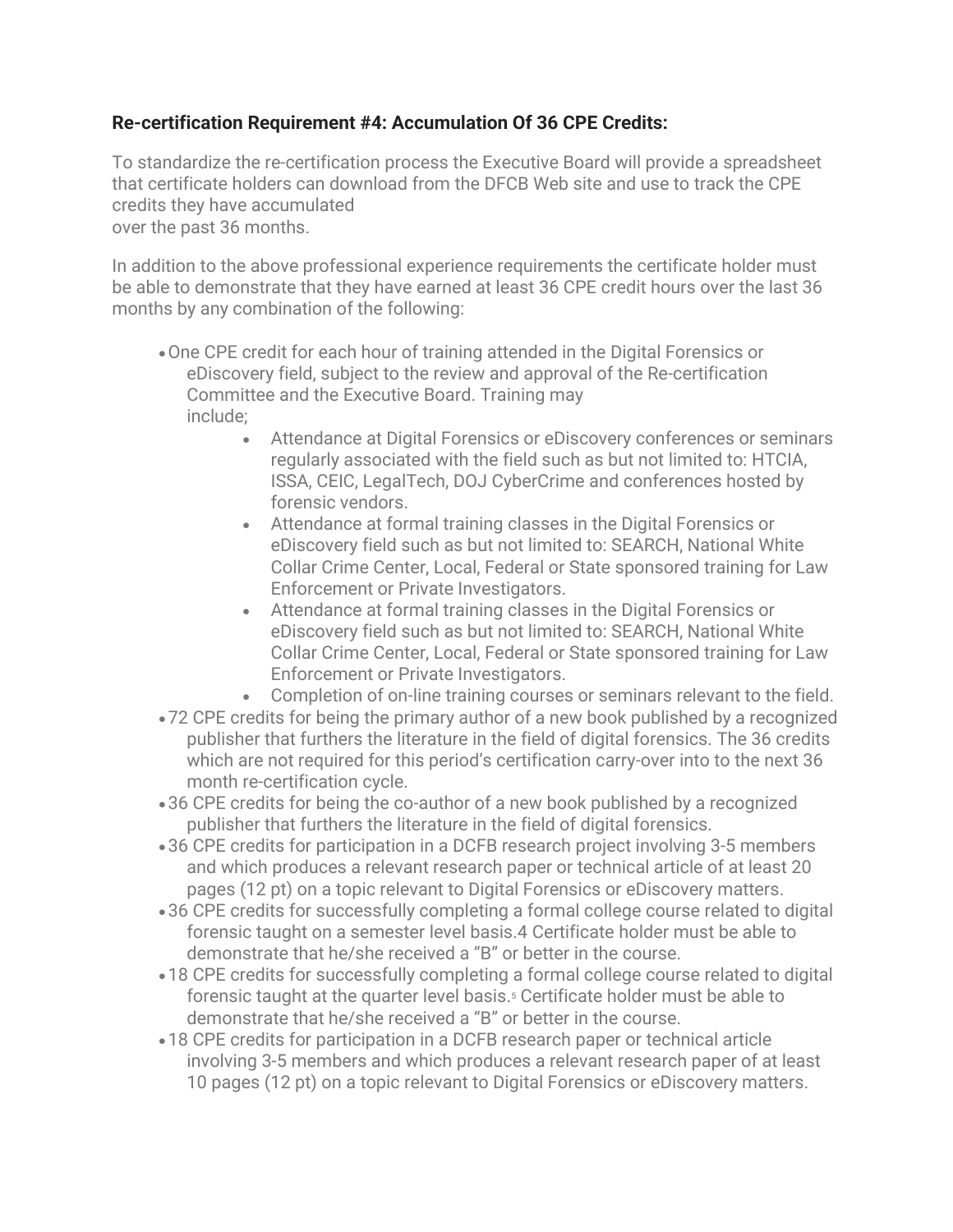- •8 CPE credits for being the sole author of an article published in a peer reviewed journal that furthers the literature in the field of digital forensics.
- •4 CPE credits for being the co-author of an article published in a peer reviewed journal that furthers the literature in the field of digital forensics.
- •One CPE credits for each hour of instruction provided to practitioners in the field on topics relevant to Digital Forensics or eDiscovery.
- •One CPE credits for each hour of instruction development in the field on topics relevant to Digital Forensics or eDiscovery.
- •One CPE for every hour of testimony or deposition on Digital Forensic or eDiscovery matters.
- •One CPE credit for each hour of participation on a DFCB committee.
- •0.25 CPE credits for every 15 minutes a certificate holder participates as a listener in a podcast event related to the field of digital forensics.

## **Reinstatement Policy**

If the holder of a DFCB Certification allows his/her certification currency to lapse, he/she must satisfy the following requirements to reinstate it:

- 1. The lapse can be no more than 1 year.
- 2. Bring their membership fees, from the last point in time when their dues were current, to the current time period where reinstatement is being requested from the Executive Board<sup>6</sup>
- 3. Document and attest to having currency in the field over the preceding 36 months as required under "Re-certification Requirement #2" above.
- 4. Document and attest to having completed at least 36 CPE requirements as required under "Re-certification Requirement #3" above.

Once the reinstatement requirements are met and the Board has no objections, the holder of a DFCB Certification is deemed re-certified and may again exercise the privileges and responsibilities of the DFCB certification.

If all of the requirements are not met the individual must pay the registration fee and begin the certification process over again.

\_\_\_\_\_\_\_\_\_\_\_\_\_\_\_\_\_\_\_\_\_\_\_\_\_\_\_\_\_\_\_\_\_\_\_\_\_\_\_\_\_\_\_\_\_\_\_\_\_\_\_\_

<sup>1</sup> Assume 8 cases every two years as an average for most practitioners. Further assume that an average case lasts three days, of which 25% of the time is spent performing digital acquisitions at some level and 75% is spent performing some form of forensic analysis or case management. The numbers provided are then based on: 8 cases x 3 days x 8 hours per day = 192 hours, 192 x 25% = 48 hours, 192 x 75% = 144 hours.

<sup>2</sup> Assumes that the supervisor is supervising at least two staff members. As a result, the hours required are two times greater than that of the individual practitioner.